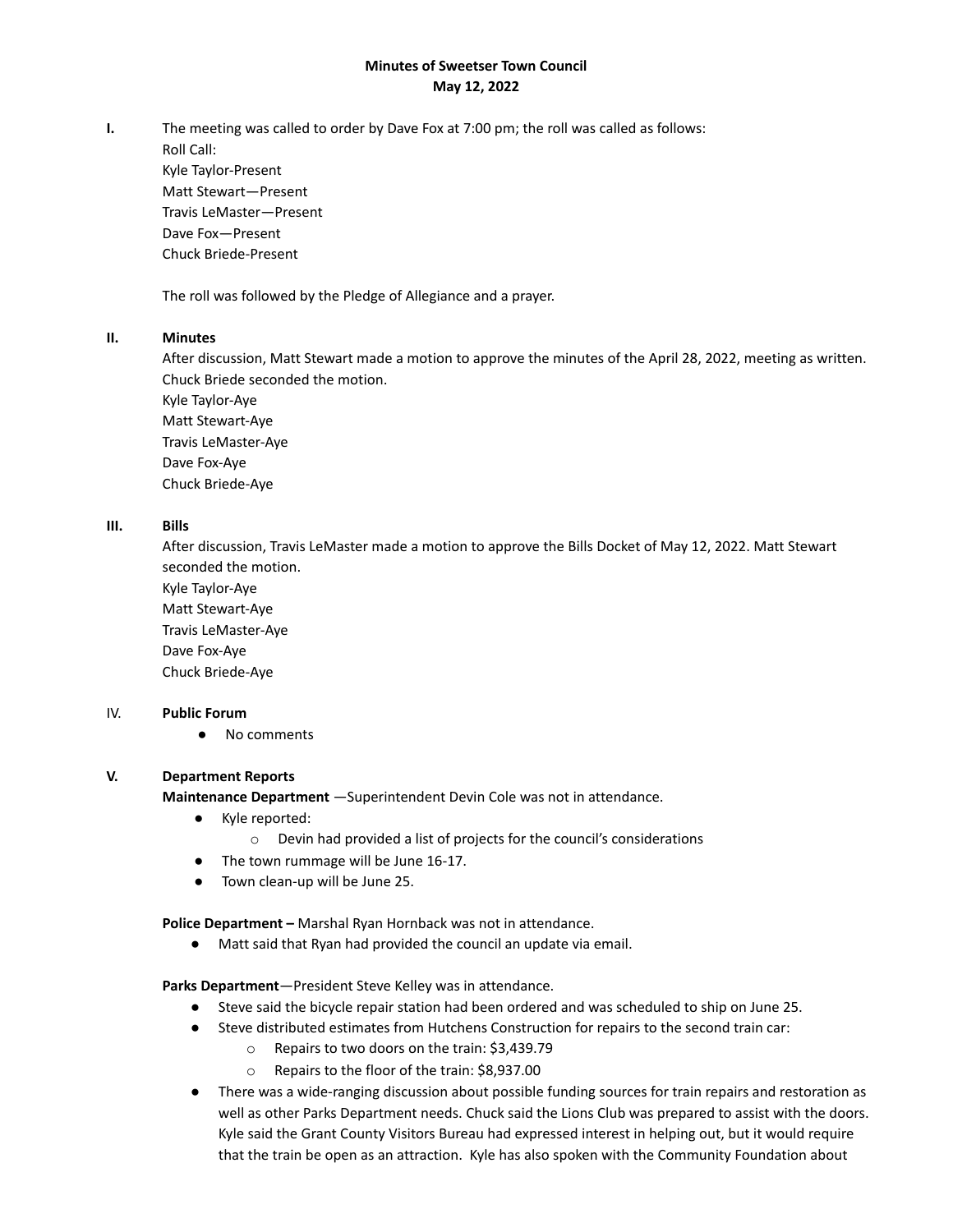matching grant opportunities. There were ideas discussed as to possibilities for opening the trains as an attraction. Matter tabled.

● Steve presented a picture of a hot asphalt notification and information sign. Steve suggests placing eight signs at the various entrances to the trail. Cost of eight signs would be \$280. Matter tabled.

## **VI. Continuing Business**

● Chuck met with Nicole Bailey from the Area Plan Commission ("APC") to discuss demolition of the 118 Bragg Street property. Nicole prepared a demolition agreement between the county and the town for the council's consideration. The cost to the town would be nominal. The timing of the demolition will depend on the county's schedule but could possibly happen this summer. Nicole also noted that the lot does meet the minimum size and set-back requirements that would permit new construction.

After discussion, Kyle Taylor made a motion to approve the agreement between the county and the town for the demolition of the Bragg Street property. Matt Stewart seconded the motion. Kyle Taylor-Aye Matt Stewart-Aye Travis LeMaster-Aye Dave Fox-Aye Chuck Briede-Aye

- Stu Savka of Triad was in attendance. Stu reported that in efforts to prepare the preliminary engineering report they had:
	- $\circ$  Performed field verifications and determined they had to recreate the town's sewer base map. The map they were working with was from 1973. They discovered some manholes that were not on the old map.
	- o They got into the lift stations to determine sizes and conditions of the pumps.
	- $\circ$  They also did a walk-through the treatment plant with Devin to determine the issues that need to be addressed.
- Stu reported that they should be ready within a week or so to solicit quotes for cleaning and televising the sewer system.
- There was discussion between Stu and the council about application timelines, funding sources, and the use of ARP funds for the potential projects.
- Stu distributed some information regarding a feasibility study for a new town hall.
- Chuck asked about the most cost-effective method of sludge disposal. Stu said he would make some inquiries and report back to the council.
- Matt asked if APC had responded to the reported issue at 137 Peterson Drive. Chuck said he had not yet heard anything.

### **VII. New Business**

● Ryan Malott from the Area Plan Commission ("APC") was in attendance to discuss an ordinance amendment in response to a request to rezone the Sweetser United Methodist Church property from Residential-4 (R4) to General Business (GB). The impetus for the change is that the church wishes to install a digital sign. The ordinance amendment would permit the church to apply for a special exception to the digital sin ordinance.

After discussion, Dave Fox made a motion to approve General Ordinance 2022-3, An Ordinance to Amend Grant County Code Section 153 (Areawide Zoning Ordinance) and Providing for the Effective Date of May 12, 2022, providing that the Sweetser United Methodist Church property shall be a zone map amendment from Residential (R-4) to General Business (GB). Chuck Briede seconded the motion. Kyle Taylor-Aye Matt Stewart-Aye Travis LeMaster-Aye Dave Fox-Aye